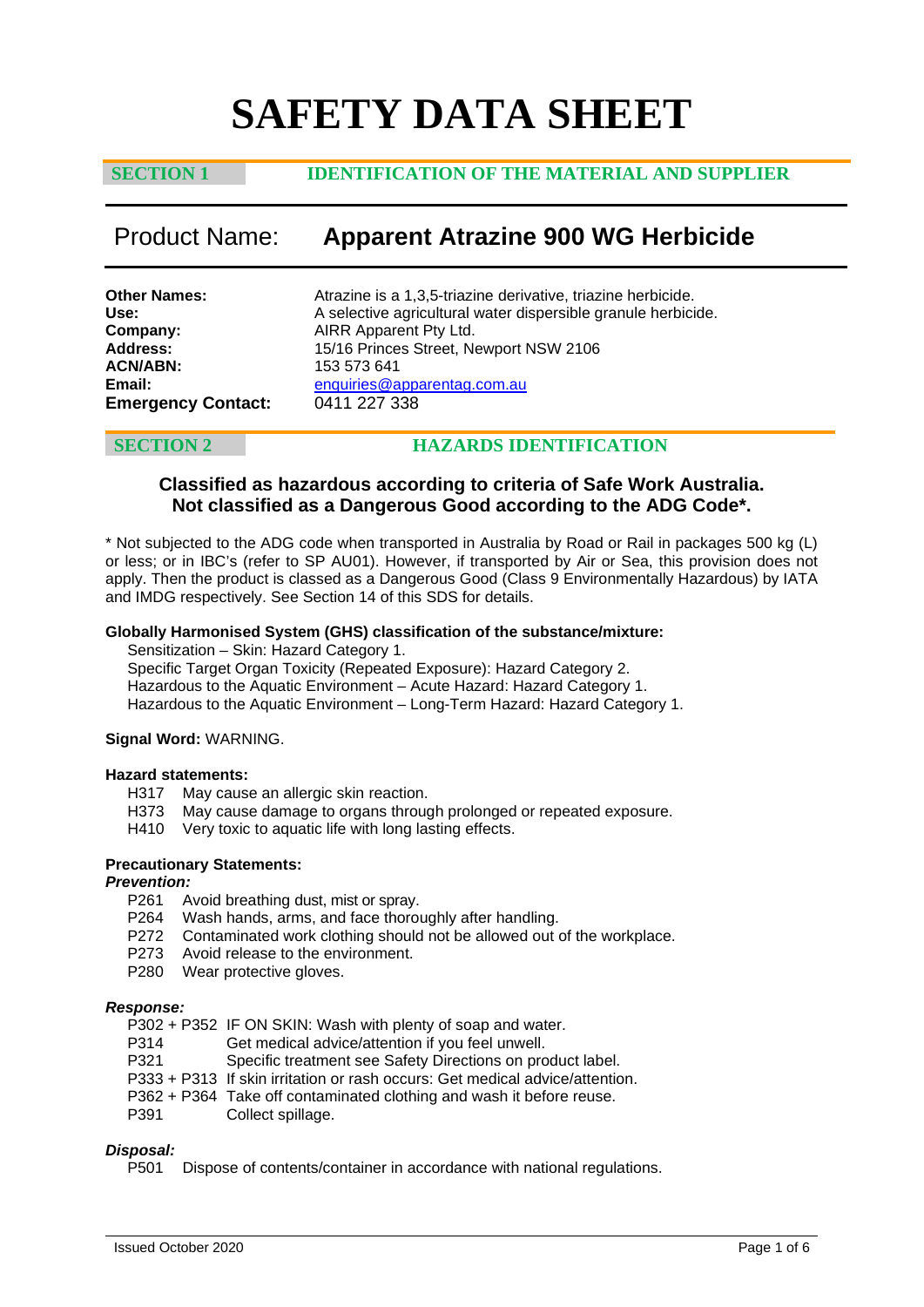# **SECTION 2 HAZARDS IDENTIFICATION** (Continued) **Pictograms: SECTION 3 COMPOSITION/INFORMATION ON INGREDIENTS Ingredients:** *CHEMICAL CAS NUMBER PROPORTION* Atrazine 1912-24-9 900 g/kg Other ingredients determined not to be hazardous **Balance** Balance **SECTION 4 FIRST AID MEASURES**

### **FIRST AID**

| Ingestion:         | If swallowed do NOT induce vomiting. Wash mouth out with water. If poisoning occurs,<br>contact a Doctor or Poisons Information Centre. Phone 131 126.          |
|--------------------|-----------------------------------------------------------------------------------------------------------------------------------------------------------------|
| Eye contact:       | Gently brush granules away and rinse with water until chemical is removed. If irritation<br>occurs and persists, seek medical advice.                           |
|                    | Skin contact: Gently brush granules away. Wash skin with soap and water. If irritation occurs and<br>persists, seek medical advice. Irritation is not expected. |
| <b>Inhalation:</b> | Remove to fresh air and observe until recovered. If effects persist, seek medical advice.                                                                       |
|                    | <b>Advice to Doctor:</b> Treat symptomatically.                                                                                                                 |

**SECTION 5 FIRE FIGHTING MEASURES**

**Specific Hazard:** Product is combustible. Melting point of Atrazine is 176°C.

**Extinguishing media:** Extinguish fire using carbon dioxide, foam or dry agent. If not available, use waterfog or fine water spray but ensure all runoff is contained. Contain all runoff.

**Hazards from combustion products:** Product will decompose when burnt and will emit toxic fumes. Fire-fighters to wear self-contained breathing apparatus and suitable protective clothing if risk of exposure to vapour or smoke. There is no risk of explosion.

**Precautions for fire-fighters and special protective equipment:** Isolate fire area. Evacuate downwind residents. Wear full protective clothing and self-contained breathing apparatus. Do not breathe smoke or vapours generated.

### **SECTION 6 ACCIDENTAL RELEASE MEASURES**

**Emergency procedures:** In the event of a major spill, prevent spillage from entering drains or water courses. As a minimum, wear overalls, goggles and PVC gloves. If there is a significant chance of that dust is likely to build up in the cleanup area, the use of a respirator is recommended.

In the case of spillage, stop leak if safe to do so, and contain spill. Prevent spillage entering drains or watercourses. Contain and absorb spilled material with absorbent material such as sand, clay, cat litter or material such as vermiculite. Collect recoverable product for use as labelled on the product. Vacuum, shovel or pump contaminated spilled material into an approved container and dispose of waste as per the requirements of Local or State Waste Management Authorities. Keep out animals and unprotected persons. Launder protective clothing before storage or re-use.

**Material and methods for containment and cleanup procedures:** To clean spill area, tools and equipment, wash with a solution of soap, water and acetic acid/vinegar. Follow this with a neutralisation step of washing the area with a bleach or caustic soda ash solution. Finally, wash with a strong soap and water solution. Absorb, as above, any excess liquid and add both solutions to the drums of waste already collected.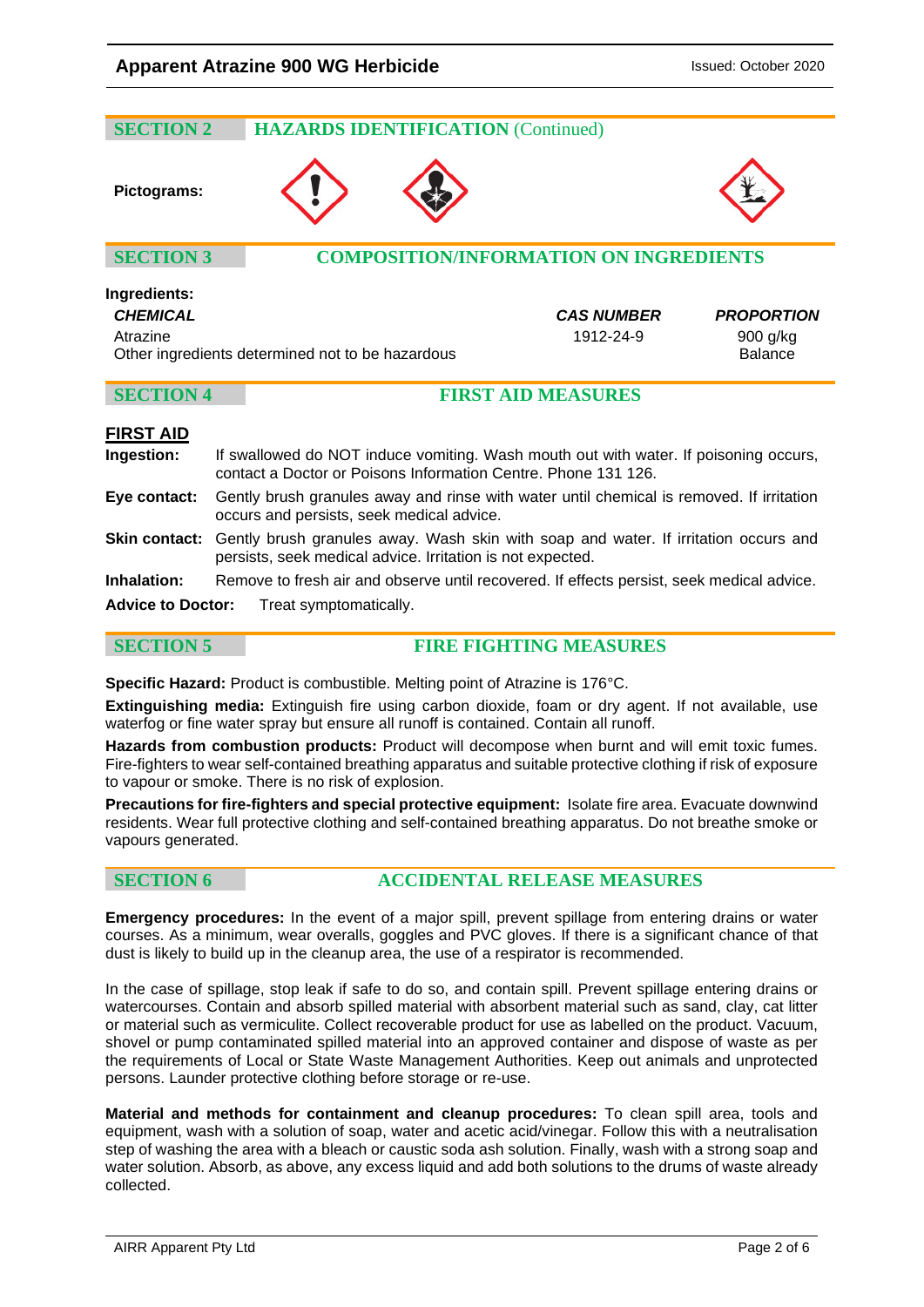**SECTION 7 HANDLING AND STORAGE**

**Precautions for Safe Handling:** Keep out of reach of children. Avoid contact with eyes and skin. DO NOT inhale dust or spray mist. When preparing spraying and using the prepared spray wear cotton overalls buttoned to the neck and wrist (or equivalent clothing), a washable hat, and elbow-length PVC gloves. If using a directed sprayer, wear in addition: waterproof trousers and boots. After use and before eating, drinking and smoking, wash hands, arms and face thoroughly with soap and water. After each day's use wash gloves and contaminated clothing.

**Conditions for Safe Storage:** Store in the closed, original container in a well-ventilated area away from children, animals, food, feedstuffs, seed and fertilisers. Do not store for prolonged periods in direct sunlight. This product is a Schedule 5 Poison (S5) and must be stored, transported and sold in accordance with the relevant Health Department regulations. Not classified as a Dangerous Good.

### **SECTION 8 EXPOSURE CONTROLS / PERSONAL PROTECTION**

### **Exposure Guidelines:**

The following exposure limits have been assigned by Safe Work Australia to Atrazine, the major ingredient in this product.

| <b>Atmospheric Contaminant</b> | <b>Exposure Standard (TWA)</b>                                | $STEL$ (mg/m <sup>3</sup> ) |
|--------------------------------|---------------------------------------------------------------|-----------------------------|
| Atrazine                       | 5 mg/m <sup>3</sup>                                           |                             |
|                                | TWA = Time-weight Average    STEL = Short term Exposure Limit |                             |

### **Biological Limit Values:**

No biological limit allocated.

### *Engineering controls:*

Keep containers closed when not in use. No special engineering controls are required, however make sure that the work environment remains clean and that dusts and spray mists are minimised.

### **Personal Protective Equipment (PPE):**

General: When preparing spraying and using the prepared spray wear elbow length PVC gloves. After use and before eating, drinking and smoking, wash hands, arms and face thoroughly with soap and water. After each day's use, wash contaminated clothing and.

Personal Hygiene: Avoid contact with eyes and skin. DO NOT inhale dust or spray mist. Clean water should be available for washing in case of eye or skin contamination. Wash skin before eating, drinking or smoking. Shower at the end of the workday.

### **SECTION 9 PHYSICAL AND CHEMICAL PROPERTIES**

| Appearance:                    | Beige coloured granule.                   |
|--------------------------------|-------------------------------------------|
| Odour:                         | Mild, sweet odour.                        |
| <b>Boiling point:</b>          | Atrazine boils at about 205°C.            |
| <b>Melting/Freezing point:</b> | Atrazine melts at 176°C.                  |
| <b>Solubility in Water:</b>    | Disperses in water.                       |
| <b>Vapour Pressure:</b>        | 3.85 x 10-2 mPa @25°C for Atrazine        |
| pH:                            | No data available.                        |
| Flammability:                  | Combustible.                              |
| <b>Poisons Schedule:</b>       | This product is a schedule 5 (S5) Poison. |
| <b>Formulation type:</b>       | Water Dispersible Granule (WG).           |
|                                |                                           |

### **SECTION 10 STABILITY AND REACTIVITY**

**Chemical Stability:** Product is considered stable in ambient conditions for a period of at least 2 years after manufacture.

**Conditions to avoid:** Keep cool and dry until ready to use.

**Incompatible materials:** Strong oxidizing agent such as chlorates, nitrates, peroxides etc.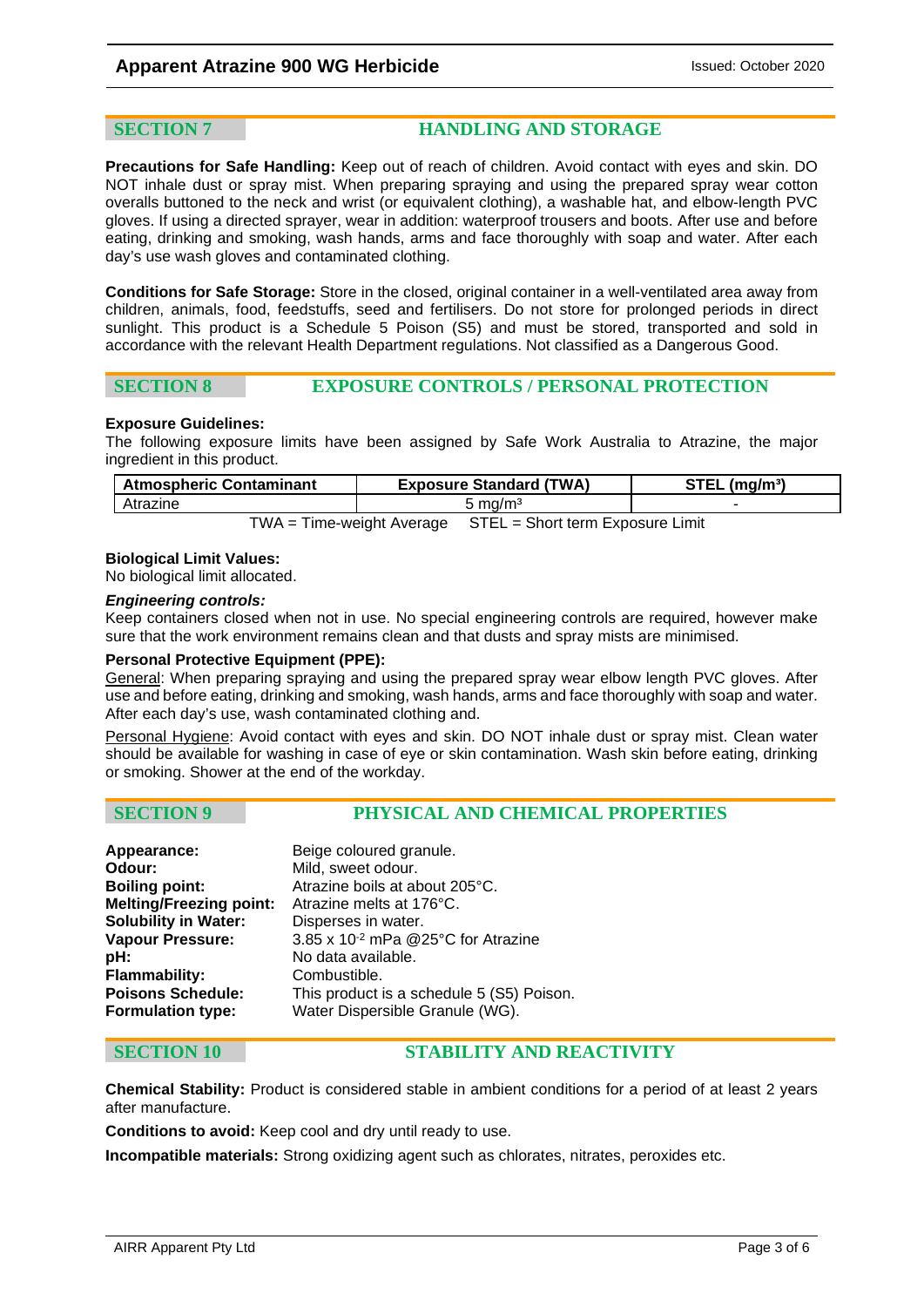### **SECTION 10 STABILITY AND REACTIVITY** (Continued)

**Hazardous decomposition products:** This product is will decompose when burnt. Carbon dioxide and if combustion is incomplete, carbon monoxide and smoke. Nitrogen and its compounds and oxides, in some circumstances hydrogen cyanide gas.

**Hazardous reactions:** Avoid contact of the concentrate with strong alkalis and alkaline materials such as lime. Polymerisation is unlikely.

### **SECTION 11 TOXICOLOGICAL INFORMATION**

No specific data is available for this product as no toxicity tests have been conducted on this product. Information presented is our best judgement based on similar products and/or individual components. As with all products for which limited data is available, caution must be exercised through the use of protective equipment and handling procedures to minimise exposure.

### *Potential Health Effects:*

### **ACUTE EFFECTS**

**Swallowed:** Slight to moderate toxicity. Acute Oral LD<sub>50</sub> > 3000 mg/kg (rats).

- **Eye:** The granules can cause physical discomfort if in the eye. May cause irritation, stinging, reddening and watering of the eyes.
- **Skin:** This product can be irritating to the skin. Classified as a potential sensitiser. Acute dermal  $LD_{50}$  > 3,000 mg/kg.
- **Inhaled:** Inhalation of mists or sprays may produce respiratory irritation. Can cause irritation of the mucous membranes.  $LC_{50} > 5.8$  mg/L/4 hours.

### **Long Term Exposure:**

Exposure to a sensitizer once sensitization has occurred may manifest itself as an asthmatic condition. This reaction may be extremely severe in some individuals.

**Chronic toxicity:** Some 40% of rats receiving oral doses of 20 mg/kg/day for 6 months died with signs of respiratory distress and paralysis of the limbs. Structural and chemical changes in the brain, heart, liver, lungs, kidney, ovaries, and endocrine organs were observed. Rats fed 5 or 25 mg/kg/day of Atrazine for 6 months exhibited growth retardation. In a 2-year study with dogs, 7.5 mg/kg/day caused decreased food intake and increased heart and liver weights. At 75 mg/kg/day, there were decreases in food intake and body weight gain, increased adrenal weight, lowered blood cell counts, and occasional tremors or stiffness in the rear limbs.

**Carcinogenicity:** Atrazine technical has been extensively tested on laboratory mammals and in test-tube systems. After long-term administration (close to two years of continuous feeding) a slight increase in the incidence of mammary tumours was reported in one species (rat), one sex (female) and one strain (Sprague-Dawley) in one study at higher doses. A 1992 using Sprague-Dawley rats showed no significant difference between rats fed normal diet and those fed on a diet containing atrazine with regard to the incidence of tumours. Recent studies with the Fischer rat strain have shown no evidence of tumour producing potential. The relevance of the mammary tumour finding to humans is doubted as epidemiological studies of workers involved in the production of atrazine for up to 30 years have shown no evidence of health problems associated with atrazine exposure. Atrazine has been listed by IARC as a Class 3, not classifiable as to carcinogenicity to humans.

**Reproductive, Mutagenicity & Teratogenic effects:** Data indicates no adverse effects.

**Organ toxicity:** Lethal doses of Atrazine in test animals have caused congestion and/or haemorrhaging to the lungs, kidneys, liver, spleen, brain, and heart. Long-term consumption of high levels of Atrazine has caused tremors, changes in organ weights, and damage to the liver and heart.

### **SECTION 12 ECOLOGICAL INFORMATION**

**Environmental Toxicology:** Very toxic to aquatic organisms may cause long-term adverse effects to the aquatic environment. *Effects on birds:* Atrazine is practically nontoxic to birds – LD<sub>50</sub> > 2000 mg/kg in Mallard ducks. *Effects on aquatic organisms:* Atrazine is slightly toxic to fish and other aquatic life (96 hour LC<sub>50</sub> range from  $0.5 - 15$  mg/L), the LD<sub>50</sub> for catfish is 7.6 mg/L and 4.3 mg/L for guppies.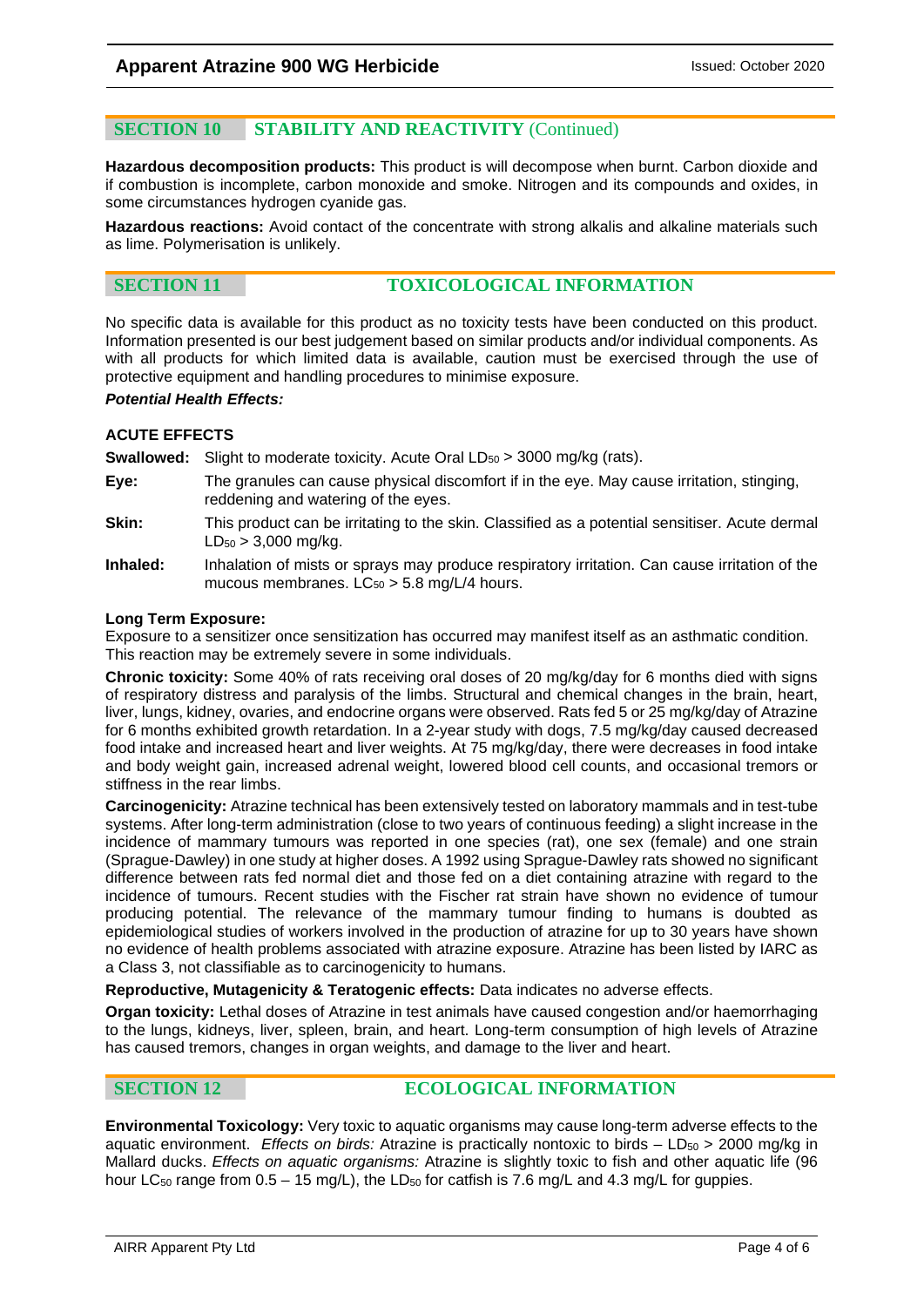### **SECTION 12 ECOLOGICAL INFORMATION** (Continud)

Atrazine has a low level of bioaccumulation in fish. In whitefish, Atrazine accumulates in the brain, gall bladder, liver, and gut. *Effects on other organisms:* Atrazine is not toxic to bees LD<sub>50</sub> (contact) of > 1000 µg/bee.

**Environmental Fate:** *Breakdown in soil and groundwater:* Atrazine is highly persistent in soil. Chemical hydrolysis, followed by degradation by soil microorganisms, accounts for most of the breakdown of Atrazine. Hydrolysis is rapid in acidic or basic environments but is slower at neutral pH's. Addition of organic material increases the rate of hydrolysis.

*Breakdown in water:* Atrazine is moderately soluble in water. Chemical hydrolysis, followed by biodegradation, may be the most important route of disappearance from aquatic environments. Atrazine is not expected to strongly adsorb to sediments.

*Breakdown in vegetation:* Atrazine is absorbed by plants mainly through the roots, but also through the foliage. Once absorbed, it is translocated upward and accumulates in the growing tips and the new leaves of the plant. In susceptible plant species, Atrazine inhibits photosynthesis. In tolerant plants, it is metabolized.

### **SECTION 13 DISPOSAL CONSIDERATIONS**

**Spills and Disposal:** Persons involved in cleanup require adequate skin protection - see Section 8. Keep material out of streams and sewers. Dispose of drummed wastes, including decontamination solution in accordance with the requirements of Local or State Waste Management Authorities. In rural areas contact ChemClear [http://www.chemclear.com.au](http://www.chemclear.com.au/) for help with collection of unwanted rural chemicals.

### **Disposal of empty containers:**

Shake and empty contents into spray tank. Do not dispose of undiluted chemicals on site. Break, crush, or puncture and deliver empty packaging to an approved waste management facility. If an approved waste management facility is not available, bury the empty packaging 500 mm below the surface in a disposal pit specifically marked and set up for this purpose, clear of waterways, desirable vegetation and tree roots, in compliance with relevant local, state or territory government regulations. Do not burn empty containers or product.

### **SECTION 14 TRANSPORT INFORMATION**

**Road & Rail Transport:** This product is exempt from classification as a Dangerous Good in packs less than 500 kg (L) or less; or in IBC's under the Australian Code for the Transport of Dangerous Goods by Road and Rail. For bulk shipments this product is a class 9, UN 3077. (See special provision AU01).

**Marine and Air Transport:** Apparent Atrazine 900 WG Herbicide is classified as a Marine Pollutant according to International Maritime Dangerous Goods (IMDG) Code and the International Air transport Association (IATA). If transporting by sea or air the following Dangerous Goods Classification applies:- UN 3077, Class 9 (Miscellaneous Dangerous Goods), Packing Group III, Proper Shipping Name ENVIRONMENTALLY HAZARDOUS SUBSTANCE, SOLID, N.O.S. (Contains 90% Atrazine). Hazchem code 2Z. Hazard Identification Number (HIN) 90. Australian Standards Initial Emergency Response Guide No. 47.

### **SECTION 15 REGULATORY INFORMATION**

Under the Standard for Uniform Scheduling of Medicines and Poisons (SUSMP), this product is a schedule 5 poison.

This product is registered under the Agricultural and Veterinary Chemicals Code Act 1994. Product Registration No. 65156.

This product is classified as a Hazardous Substance under the criteria of Safe Work Australia. Xn: Harmful, Xi: irritant.

This product is not classified as a Dangerous Good according to the ADG Code for packs less than 3000 litres (SP AU01) (7.7 Ed).